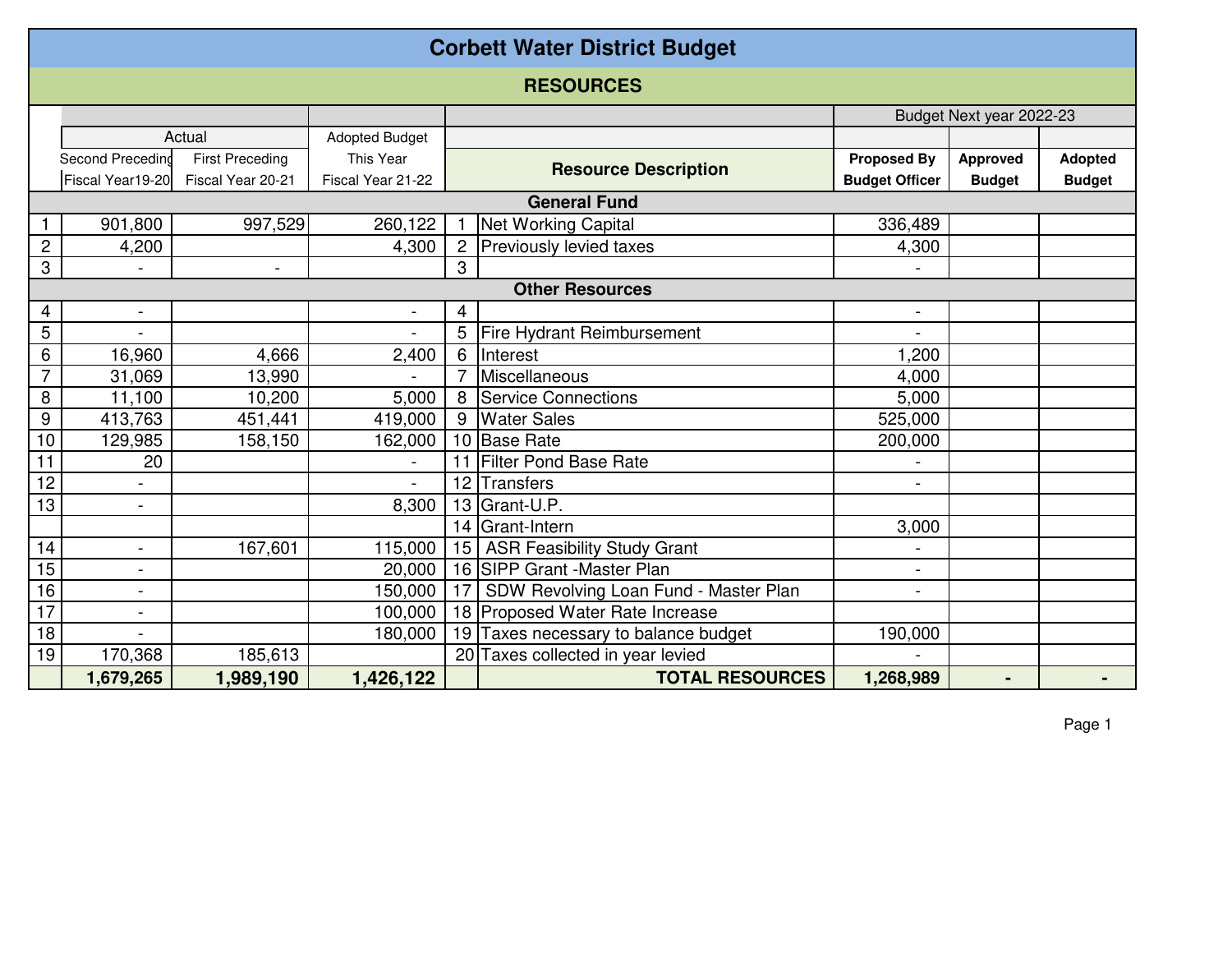## **Corbett Water District Budget**

## **EXPENDITURES: PERSONNEL SERVICES**

|                  |                  |                        |                       |    |                                 |                       | Budget Next year 2022-2023 |                          |
|------------------|------------------|------------------------|-----------------------|----|---------------------------------|-----------------------|----------------------------|--------------------------|
|                  | Actual           |                        | <b>Adopted Budget</b> |    |                                 |                       |                            |                          |
|                  | Second Preceding | <b>First Preceding</b> | This Year             |    | <b>Expense Description</b>      | <b>Proposed By</b>    | <b>Approved</b>            | <b>Adopted</b>           |
|                  | Fiscal Year19-20 | Fiscal Year 20-21      | Fiscal Year 21-22     |    |                                 | <b>Budget Officer</b> | <b>Budget</b>              | <b>Budget</b>            |
|                  |                  |                        |                       |    | <b>Salaries</b>                 |                       |                            |                          |
|                  | 59,155           | 42,139                 | 70,000                |    | <b>District Manager</b>         | 95,000                |                            |                          |
| $\overline{c}$   |                  |                        | 60,000                |    | Utility Worker III              | 70,005                |                            |                          |
| 3                | 31,700           | 68,635                 | 55,000                | 3  | Utility Worker II               | 59,235                |                            |                          |
| 4                |                  | 15,485                 | 50,000                | 4  | Utility Worker I                | 53,850                |                            |                          |
| 5                | 36,484           | 19,652                 |                       | 5  | <b>Utility Worker AP</b>        |                       |                            |                          |
| $6\phantom{1}6$  | 45,781           | 45,237                 | 46,000                | 6  | <b>District Clerk</b>           | 49,542                |                            |                          |
| $\overline{7}$   | 16,642           | 18,799                 | 22,000                |    | <b>Assistant District Clerk</b> | 23,694                |                            |                          |
| 8                |                  |                        |                       | 8  | <b>Temporary Help</b>           | 6,000                 |                            |                          |
| $\boldsymbol{9}$ |                  |                        | 6,000                 | 9  | Cost of Living                  |                       |                            |                          |
| 10               | 14,950           | 16,457                 | 80,000                |    | 10 Health Insurance             | 80,000                |                            |                          |
| 11               |                  |                        | 2,000                 | 11 | Life/Disability Insurance       | 2,000                 |                            |                          |
| 12               | 10,600           | 10,600                 | 10,600                |    | 12 On Call Pay                  | 11,395                |                            |                          |
| 13               | 3,861            | 7,250                  | 12,000                |    | 13 Overtime                     | 12,924                |                            |                          |
| 14               | 35,659           | 30,151                 | 65,000                |    | 14 Pension                      | 60,000                |                            |                          |
| 15               |                  |                        |                       |    | 15 PERS Unfunded Liability      |                       |                            |                          |
| 16               | 13,329           | 16,923                 | 24,000                |    | 16 Social Security & Medicare   | 27,000                |                            |                          |
| 17               |                  | 3,240                  | 25,000                | 17 | Unemployment                    | 25,000                |                            |                          |
| 18               |                  |                        | 6,000                 |    | 18 VEBA Benefit                 | 6,000                 |                            |                          |
| 19               | 5,045            | 13,996                 | 5,600                 | 19 | <b>Worker's Comp</b>            | 6,200                 |                            |                          |
| 20               |                  |                        |                       | 18 |                                 |                       |                            |                          |
| $\overline{21}$  |                  |                        |                       | 21 |                                 |                       |                            | $\overline{\phantom{0}}$ |
| 22               | (2, 543)         | $\overline{c}$         |                       | 22 | Audit adjustment                |                       |                            | $\blacksquare$           |
| $\overline{23}$  |                  |                        |                       | 23 |                                 |                       |                            | $\blacksquare$           |
| 24               |                  |                        |                       | 24 |                                 |                       |                            | $\blacksquare$           |
|                  | 270,663          | 308,566                | 539,200               |    | <b>TOTAL PERSONNEL SERVICES</b> | 587,845               |                            |                          |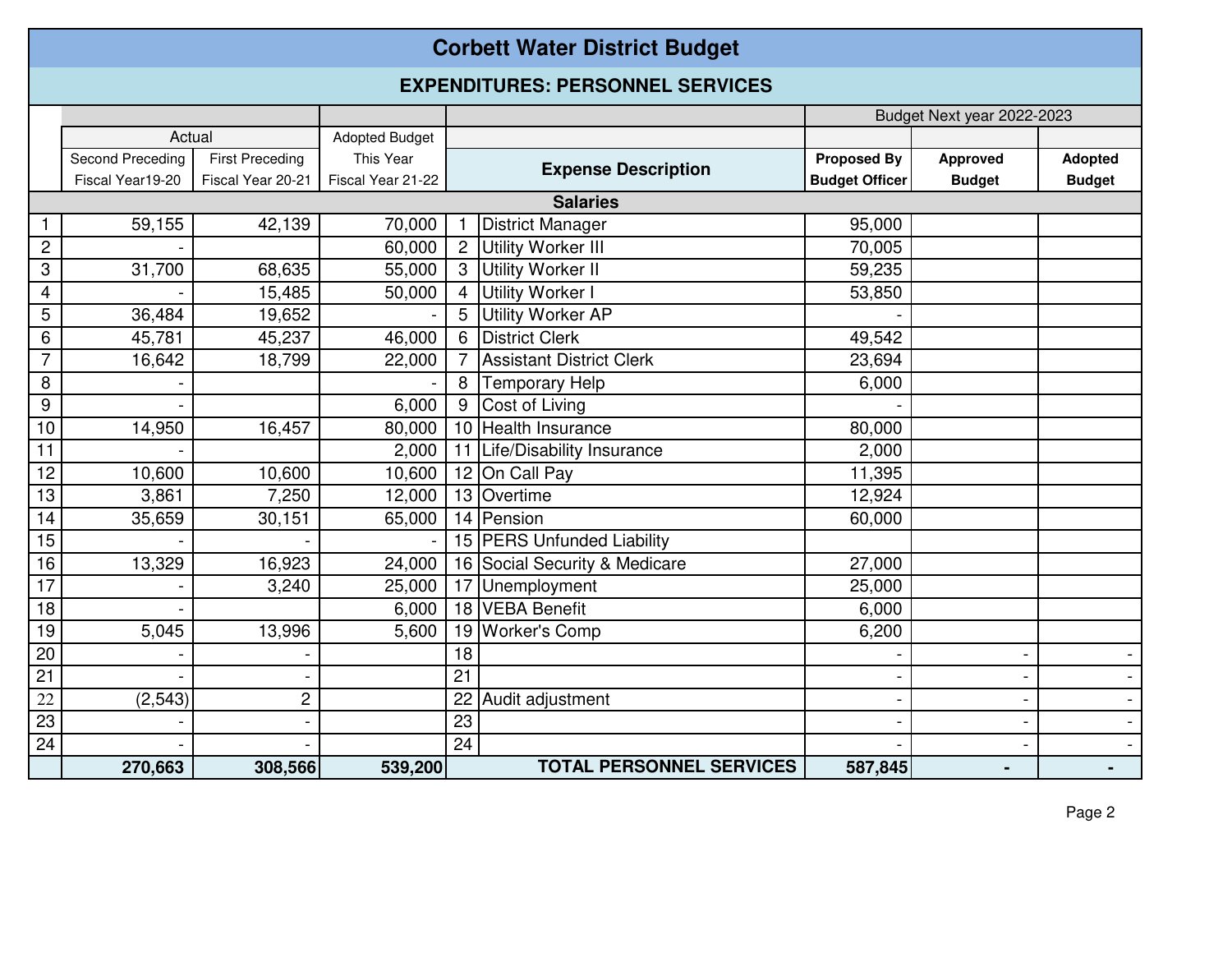## **Corbett Water District Budget**

## **EXPENDITURES: MATERIALS & SERVICES**

|                         |                  |                        |                       |                 |                                           |                       | Budget Next year 2022-2023 |               |
|-------------------------|------------------|------------------------|-----------------------|-----------------|-------------------------------------------|-----------------------|----------------------------|---------------|
|                         | Actual           |                        | <b>Adopted Budget</b> |                 |                                           |                       |                            |               |
|                         | Second Preceding | <b>First Preceding</b> | This Year             |                 |                                           | <b>Proposed By</b>    | Approved                   | Adopted       |
|                         | Fiscal Year19-20 | Fiscal Year 20-21      | Fiscal Year 21-22     |                 | <b>Expense Description</b>                | <b>Budget Officer</b> | <b>Budget</b>              | <b>Budget</b> |
|                         |                  |                        |                       |                 | <b>Materials</b>                          |                       |                            |               |
|                         | 5,700            | 5,800                  | 5,800                 |                 | Auditor                                   | 6.000                 |                            |               |
| $\sqrt{2}$              | 714              | 3,791                  | 1,500                 | $\overline{c}$  | <b>Building &amp; Grounds Maintenance</b> | 2,000                 |                            |               |
| 3                       | 11,787           | 13,057                 | 16,000                | 3               | Chemicals                                 | 16,000                |                            |               |
| $\overline{\mathbf{4}}$ | 2,156            | 2,155                  | 1,500                 | $\overline{4}$  | Computer                                  | 1,500                 |                            |               |
| 5                       | 630              | 275                    | 1,000                 | 5               | <b>Cross Connection</b>                   | 1,200                 |                            |               |
| $\,6\,$                 |                  |                        | 10,000                | $6\phantom{1}6$ | Dead-end Flushing & Maintenance           |                       |                            |               |
| $\overline{7}$          |                  |                        |                       | 7               | Easements                                 |                       |                            |               |
| 8                       |                  | 1,226                  | 1,200                 | 8               | Elections                                 | 1,200                 |                            |               |
| $\boldsymbol{9}$        | 16,135           | 44,947                 | 15,000                | 9               | Engineering                               | 35,000                |                            |               |
| 10                      | 18,753           | 26,050                 | 15,000                |                 | 10 Filter Pond/Treatment Plant Repairs    | 120,000               |                            |               |
| 11                      |                  |                        | 2,000                 |                 | 11 Fire Hydrant Repairs                   | 2,000                 |                            |               |
| $\overline{12}$         | 9,513            | 10,089                 | 12,000                |                 | 12 Fuel (Gas, Heat Oil, LPG)              | 15,000                |                            |               |
| 13                      |                  | 50                     | 50                    |                 | 13 Hydro Generator Repair & Maintenance   | 50                    |                            |               |
| 14                      | 18,684           | 19,626                 | 19,600                |                 | 14 Insurance & Bonds                      | 23,100                |                            |               |
| 15                      | 3,641            | 3,780                  | 5,000                 |                 | 15 Lab Samples                            | 5,000                 |                            |               |
| 16                      | 1,523            | 5,970                  | 6,000                 |                 | 16 Lease Fee                              | 6,000                 |                            |               |
| 17                      | 4,430            | 1,120                  | 5,000                 |                 | 17 Legal                                  | 5,000                 |                            |               |
| 18                      | 32,908           | 146,696                | 67,000                |                 | 18 Mains Repair & Maintenance             | 15,000                |                            |               |
| 19                      | 1,599            | 3,528                  | 5,000                 |                 | 19 Membership Fees                        | 4,500                 |                            |               |
| $\overline{20}$         | 3,724            | 5,570                  | 500                   |                 | 20 Meter Repairs                          | 2,500                 |                            |               |
| $\overline{21}$         | 16,460           | 17,309                 | 17,500                | 21              | Office Supplies & Equipment & Postage     | 17,500                |                            |               |
| $\overline{22}$         | 3,229            | 5,808                  | 15,000                |                 | 22 Pressure Reducing Valves (PRV's)       | 6,000                 |                            |               |
| 23                      | 2,348            | 4,719                  | 10,000                |                 | 23 Reservoir Repairs                      | 10,000                |                            |               |
| $\overline{24}$         | 1,935            | 2,606                  | 3,500                 |                 | 24 Safety Equipment, Machinery & Gear     | 3,500                 |                            |               |
| $\overline{25}$         | 1,161            | 796                    | 1,000                 |                 | 25 Security                               | 1,000                 |                            |               |
| $\overline{26}$         |                  | 64                     | 100                   |                 | 26 Taxes & Interest                       | 500                   |                            |               |
| $\overline{27}$         | 1,822            | 1,822                  | ,900                  |                 | 27 Telemetry System                       | 1,900                 |                            |               |
| 28                      | 4,389            | 5,783                  | 4,500                 |                 | 28 Tools & Shop Supplies                  | 4,500                 |                            |               |
| 29                      | 1,607            | 707                    | 3,000                 |                 | 29 Training & Education                   | 6,000                 |                            |               |
| 30                      | 14,599           | 15,887                 | 15,500                |                 | 30 Utilities*                             | 15,500                |                            |               |
| $\overline{31}$         | 3,028            | 11,637                 | 6,000                 |                 | 31 Vehicles Repairs & Maintenance         | 6,000                 |                            |               |
| 32                      | (6,969)          |                        |                       |                 | 32 Adjustment for accrual basis           |                       |                            |               |
|                         | 175,506          | 360,867                | 267,150               |                 | <b>TOTAL MATERIALS &amp; SERVICES</b>     | 333,450               |                            |               |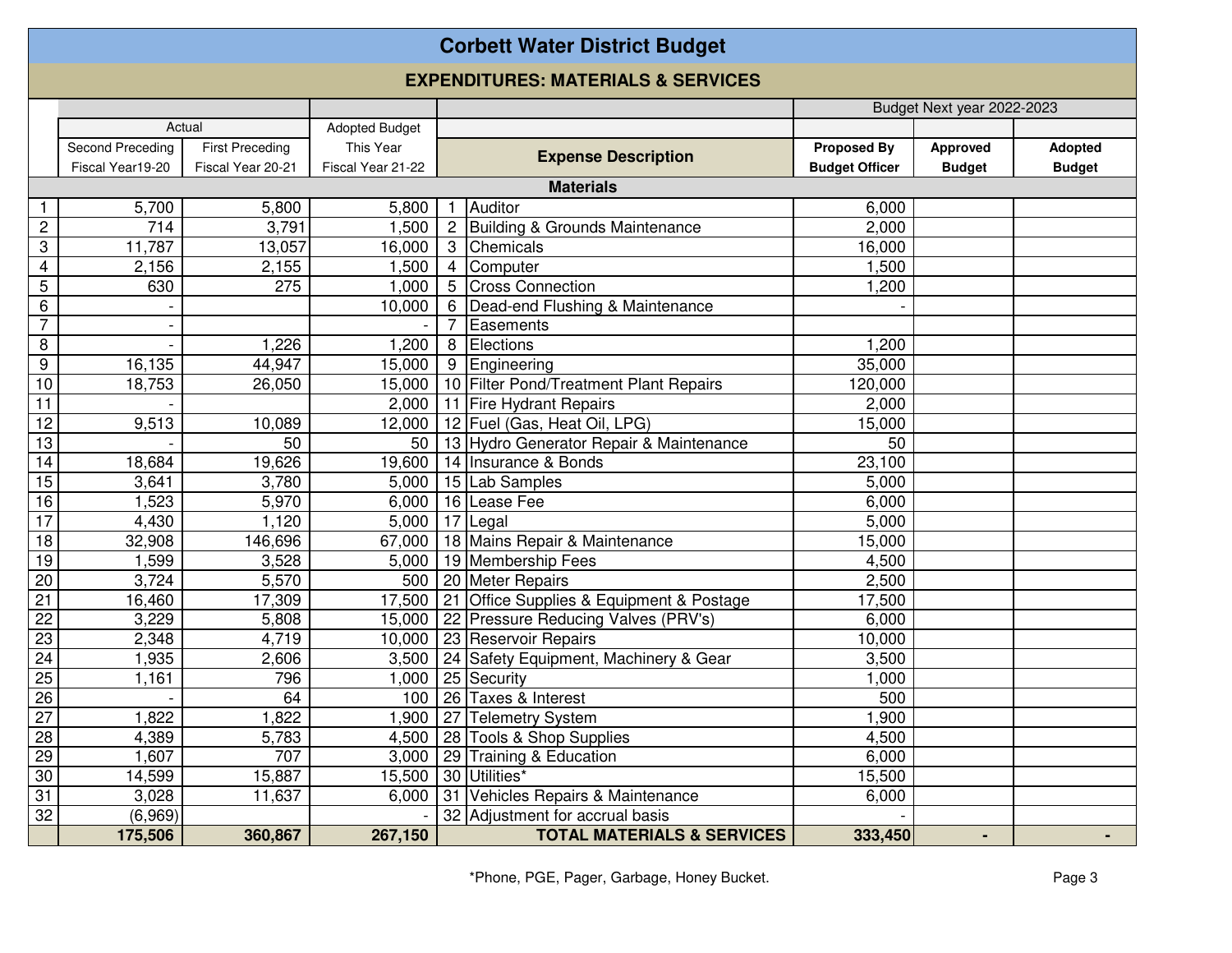|                | <b>Corbett Water District Budget</b>                                |                          |                   |                            |                                        |                       |                |               |  |  |  |  |
|----------------|---------------------------------------------------------------------|--------------------------|-------------------|----------------------------|----------------------------------------|-----------------------|----------------|---------------|--|--|--|--|
|                | <b>EXPENDITURES: CAPITAL OUTLAY</b>                                 |                          |                   |                            |                                        |                       |                |               |  |  |  |  |
|                |                                                                     |                          |                   |                            | Budget Next year 2022-2023             |                       |                |               |  |  |  |  |
|                |                                                                     |                          |                   |                            |                                        |                       |                |               |  |  |  |  |
|                | Second Preceding<br><b>Adopted Budget</b><br><b>First Preceding</b> |                          |                   | <b>Expense Description</b> | <b>Proposed By</b>                     | <b>Approved</b>       | <b>Adopted</b> |               |  |  |  |  |
|                | Fiscal Year19-20                                                    | Fiscal Year 20-21        | Fiscal Year 21-22 |                            |                                        | <b>Budget Officer</b> | <b>Budget</b>  | <b>Budget</b> |  |  |  |  |
|                |                                                                     |                          |                   |                            | <b>Capital Outlay</b>                  |                       |                |               |  |  |  |  |
|                | 3,780                                                               |                          | 25,000            |                            | <b>Buildings</b>                       | 100,000               |                |               |  |  |  |  |
| $\overline{c}$ | 489                                                                 |                          | 130,000           | $\overline{2}$             | <b>Equipment and Vehicles</b>          |                       |                |               |  |  |  |  |
| 3              | 2,561                                                               |                          |                   | 3                          | <b>Fire Hydrants</b>                   |                       |                |               |  |  |  |  |
| 4              | 57,185                                                              | 791,817                  | 30,000            | 4                          | <b>Ground Water</b>                    | ,500                  |                |               |  |  |  |  |
| 5              |                                                                     |                          | 170,000           | 5 <sup>1</sup>             | Master Plan/Rate Study                 | 35,000                |                |               |  |  |  |  |
| 6              | 2,053                                                               | 11,097                   | 5,000             | 6                          | <b>Meters</b>                          | 5,000                 |                |               |  |  |  |  |
| $\overline{7}$ |                                                                     |                          |                   |                            | North Fork                             |                       |                |               |  |  |  |  |
| 8              | 12,325                                                              | 6,523                    | $\blacksquare$    | 8                          | <b>PRV Stations</b>                    |                       |                |               |  |  |  |  |
| 9              | $\blacksquare$                                                      | $\overline{\phantom{a}}$ | $\blacksquare$    | 9                          | Reservoirs                             |                       |                |               |  |  |  |  |
| 10             | $\blacksquare$                                                      |                          |                   | 10 <sup>1</sup>            | <b>Sampling Stations</b>               |                       |                |               |  |  |  |  |
| 11             | $\blacksquare$                                                      | 3,653                    | 25,000            | 11                         | South Fork (ODFW)                      |                       |                |               |  |  |  |  |
| 12             | 8,521                                                               | 10,091                   | $\blacksquare$    |                            | 12 System Improvement                  |                       |                |               |  |  |  |  |
| 13             | $\overline{a}$                                                      | $\blacksquare$           | 8,300             | 13                         | Toilet Rebates - U.P. Grant            | 7,800                 |                |               |  |  |  |  |
| 14             | 10,195                                                              | $\overline{\phantom{a}}$ | 30,000            | 14                         | <b>Treatment Plant</b>                 | 10,000                |                |               |  |  |  |  |
| 15             |                                                                     | $\overline{\phantom{a}}$ | 5,000             | 15 <sub>l</sub>            | <b>Treatment Plant Computer System</b> | 5,000                 |                |               |  |  |  |  |
| 16             |                                                                     |                          |                   |                            | 16 Audit Adjustment capital outlay     |                       |                |               |  |  |  |  |
|                | 97,109                                                              | 823,182                  | 428,300           |                            | <b>TOTAL CAPITAL OUTLAY</b>            | 164,300               | -              |               |  |  |  |  |

Page 4